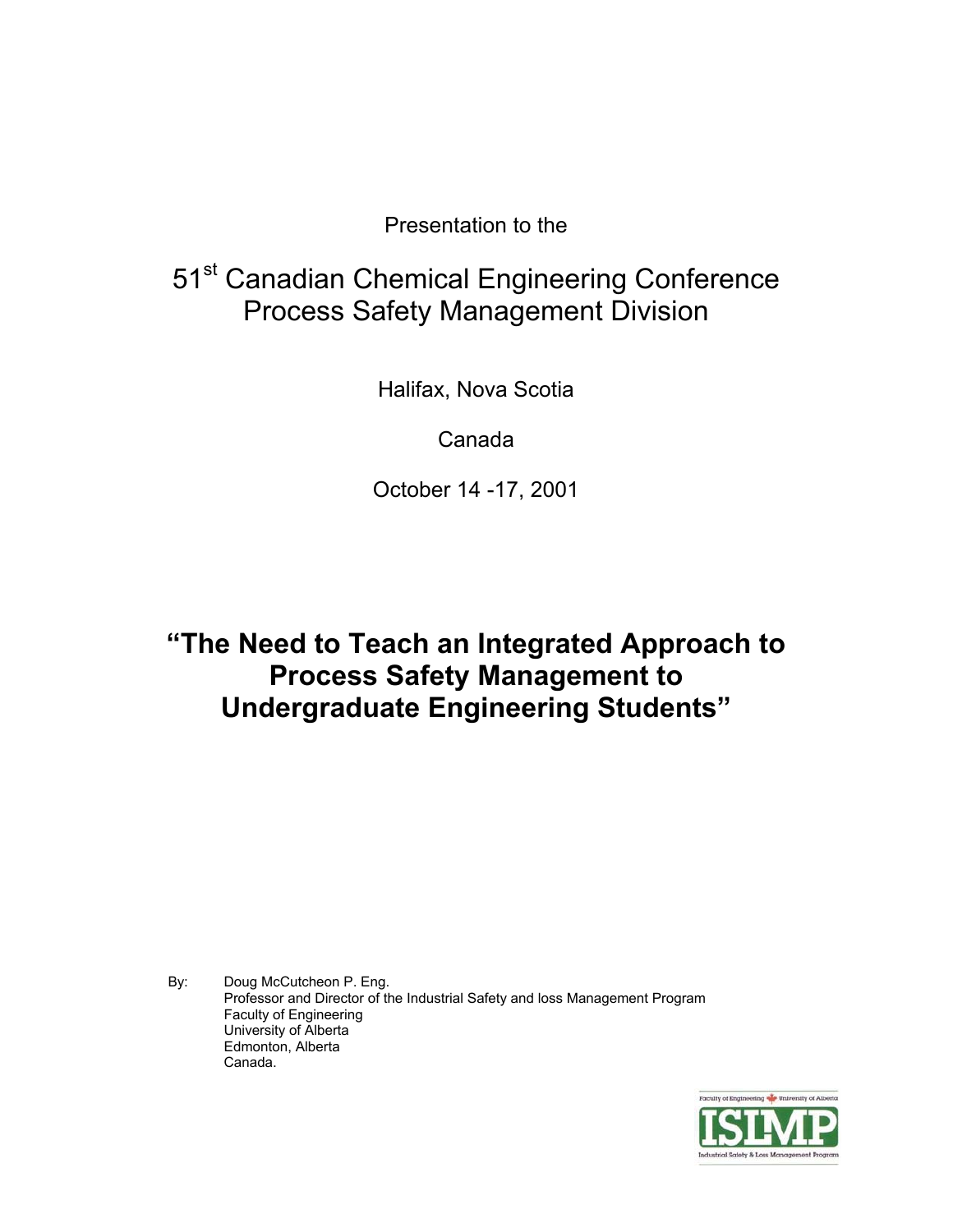

#### **"The Need to Teach an Integrated Approach to Process Safety Management to Undergraduate Engineering Students"**

#### **Introduction:**

The topic of safety and loss management (S&LM) is not an easy one to understand. It requires a commitment by a company to do the right thing and a belief that by acting in a proactive manner a company can effectively manage the risk(s) they have chosen to accept. That commitment starts from the top and becomes part of the way of doing business. If every company were to look at their processes for getting work done, each process should have an analysis of what the potential risks are. Are the risks acceptable, and what needs to be done to ensure the potential incident does not happen? But, as well, an on going process is needed to identify changes, which may have impact on that risk or introduce more risk to the company.

One such change (risk) that cannot be overlooked is the new employee and for this paper specifically the new engineer. How do we bring their knowledge of risk up to a level that would make them an acceptable risk to a company? Understanding the fundamentals around determining risk and managing risk is a complex topic. Can a company, regardless of size, ignore providing these fundamentals to a new engineer as they embark on their career? As S&LM is a very complex topic it could be argued that a company is unable to provide the necessary training and understanding of these fundamentals. This is why it is important to provide these fundamentals as part of the development of an engineer.

My early experience in the chemical industry showed me that from a safety and loss management view I was not well prepared and in fact the company I joined took a chance (a risk) on me. Wiser employees and supervision guided me through much of the S&LM issues but it was not until several years later (I estimate 7 years), where I really felt I had a good grasp of all the safety and loss management elements that were appropriate for the times. Today we now, of course, use the more complex and detailed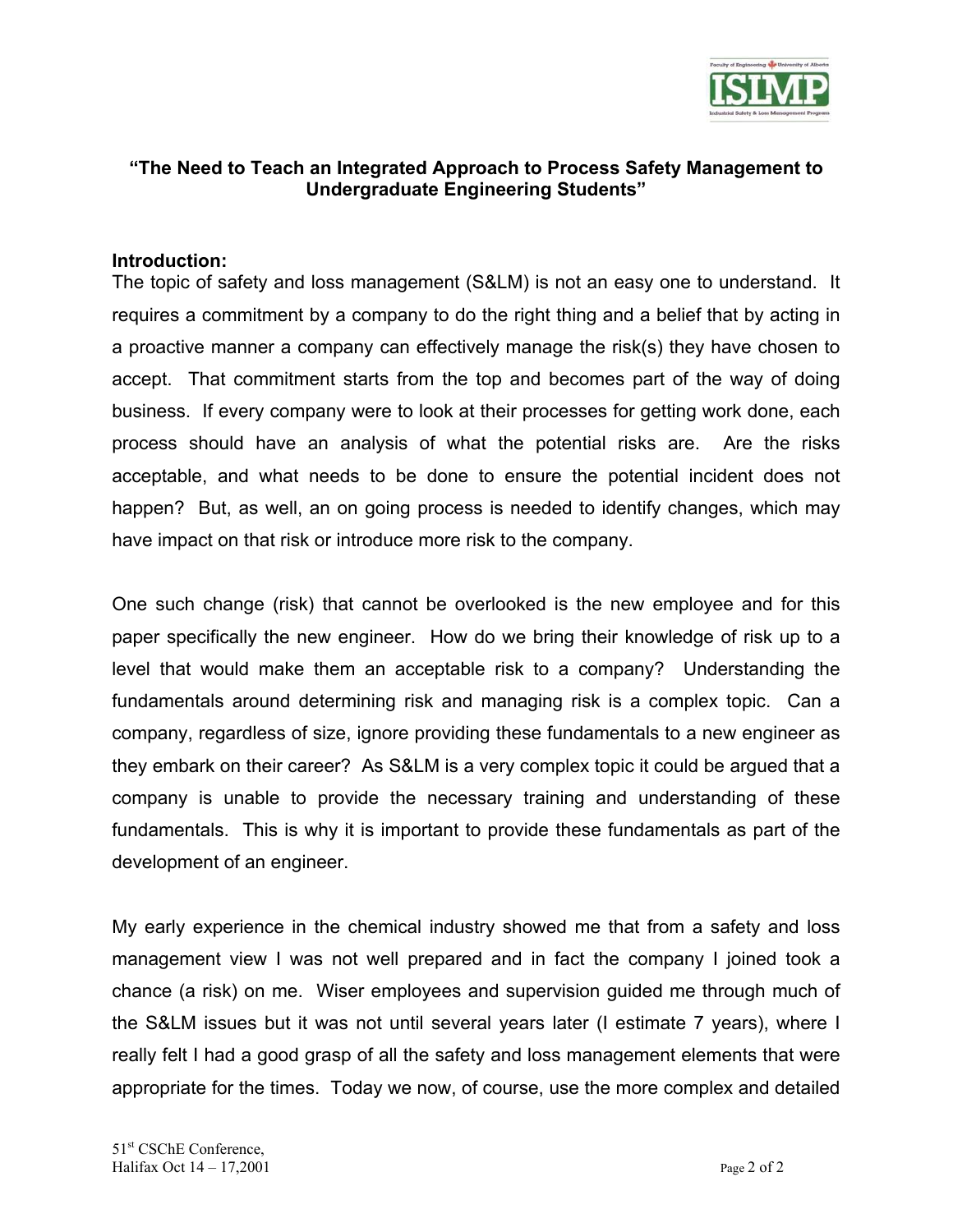

elements recognized in the "globally accepted concept" of Process Safety Management (PSM). Because, the company I worked for did not have a specific program to teach these elements to new engineers, what we learned were from shared experiences of those around us. Now this was back in the late 60's and early 70's before Integrated S & LM was used but none the less equally important.

I was making decisions, then, that had a potential impact on the safety and health of workers, on the safety of the public, on the environment and that could affect the protection of company assets and its business. In fact I probably do not realize some of the impacts I did have and just how close I came to having unacceptable incidents. I was making these decisions very early. Within 6 months of starting I was on-call making many decisions over the phone late at night not thoroughly analyzing the situations for all possible consequences. And feeling the pressures of cost and production schedules influencing the decision making process when they should be considered in a balanced view.

Today, the same approach is not acceptable. The changes in society make it a very important issue for companies (small or large) to solve. Society expects companies to perform in an acceptable fashion. The public in general is more outraged than they ever have been at industry making this topic more of a priority to be addressed. But the new engineer is still put in a position of making decisions with potential negative impact.

We as an industry have come a long way since the 60's and early 70's when it comes to PSM. The concepts have been developed and tested in the workplace. Many governments in legislation now accept these same concepts. Professional ethics requires it and the public knows and expects it from us. The challenge for companies to provide this knowledge is a very large one. It is often not done in a formal comprehensive way leaving many important elements left out. The overall concepts of S&LM require an understanding of all the elements in order to be the most effective. So, how do companies do it? With great difficulty.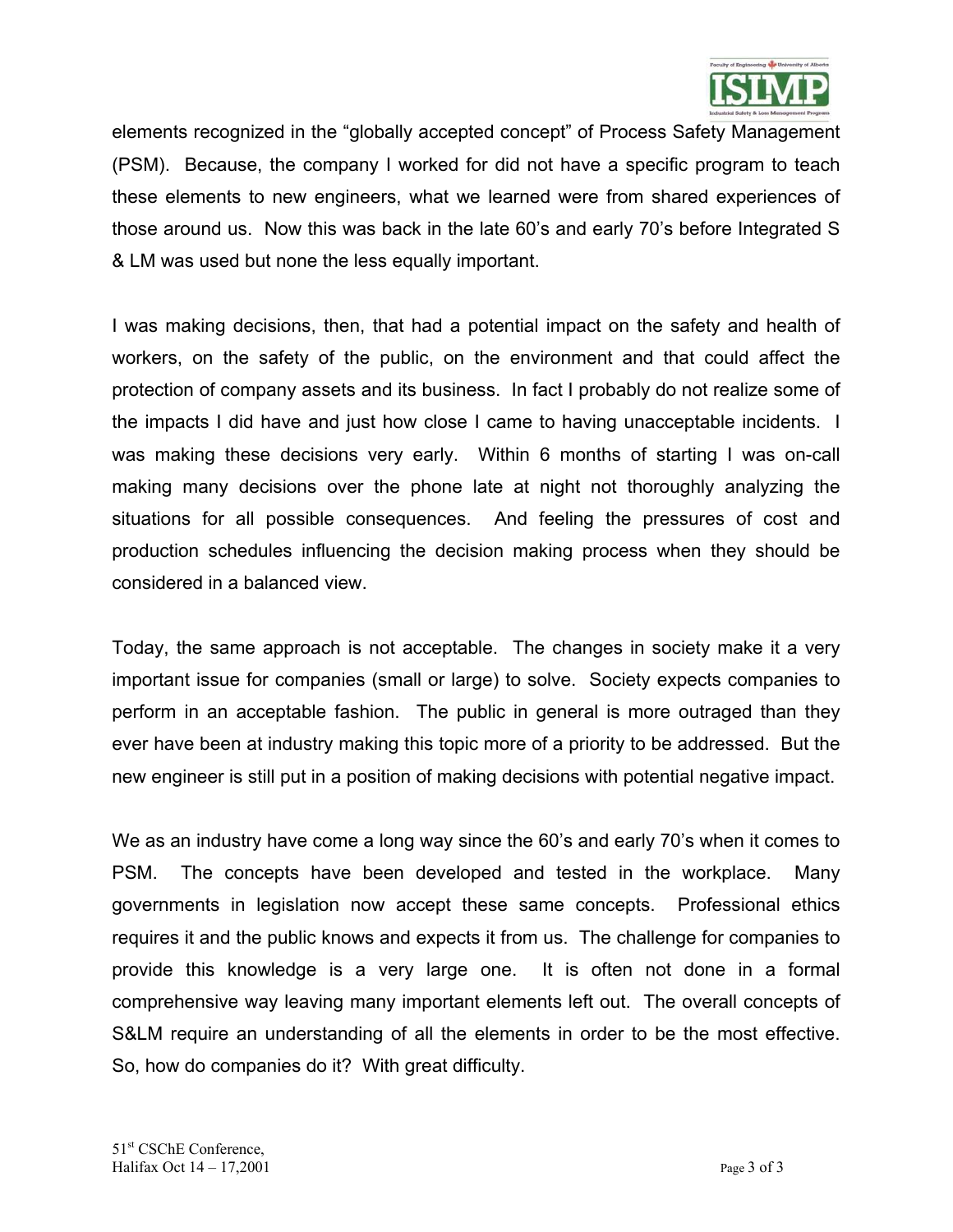

In Alberta this concern was felt in the late 1980's when a program jointly funded by industry and government in conjunction with the Faculty of Engineering at the University of Alberta decided to teach the fundamentals of safety and loss management to undergraduate engineering students. It was clear from the beginning that all disciplines of engineering (not just chemical) needed to learn these basics. Some have made it a compulsory subject. The program consists of two full term credited courses; the first is a general approach to the concepts of how to manage safety and loss in the workplace. The second course focuses on risk determination and management. The content is built on the fundamentals as mentioned above and discussed later in this paper. There is enough content available to easily fill both courses which are given full credit towards a student's engineering degree.

We are finding our students do learn the basics of an overall program. They are prepared to walk into a company where a program exists and immediately become an active participant contributing to the overall success of that company's business. They will provide an immediate resource for companies where programs are weak or do not exist. In both cases lowering the risk of hiring a new engineer to an acceptable level. We have seen this from the feedback received by students as they interview for jobs and from companies expressing a desire for students with this knowledge.

Hence the need to effectively prepare our new engineering graduates with these complex skills which are becoming more complex as more is learned around the topics. In fact industry has carried the weight of developing the safety & loss management (PSM) concepts so far but to develop them further is becoming more and more difficult. It is time for academia to become more involved.

*Looking at the topic from different points of view serves to confirm the need for having engineers understand the fundamentals. Here are a few thoughts:*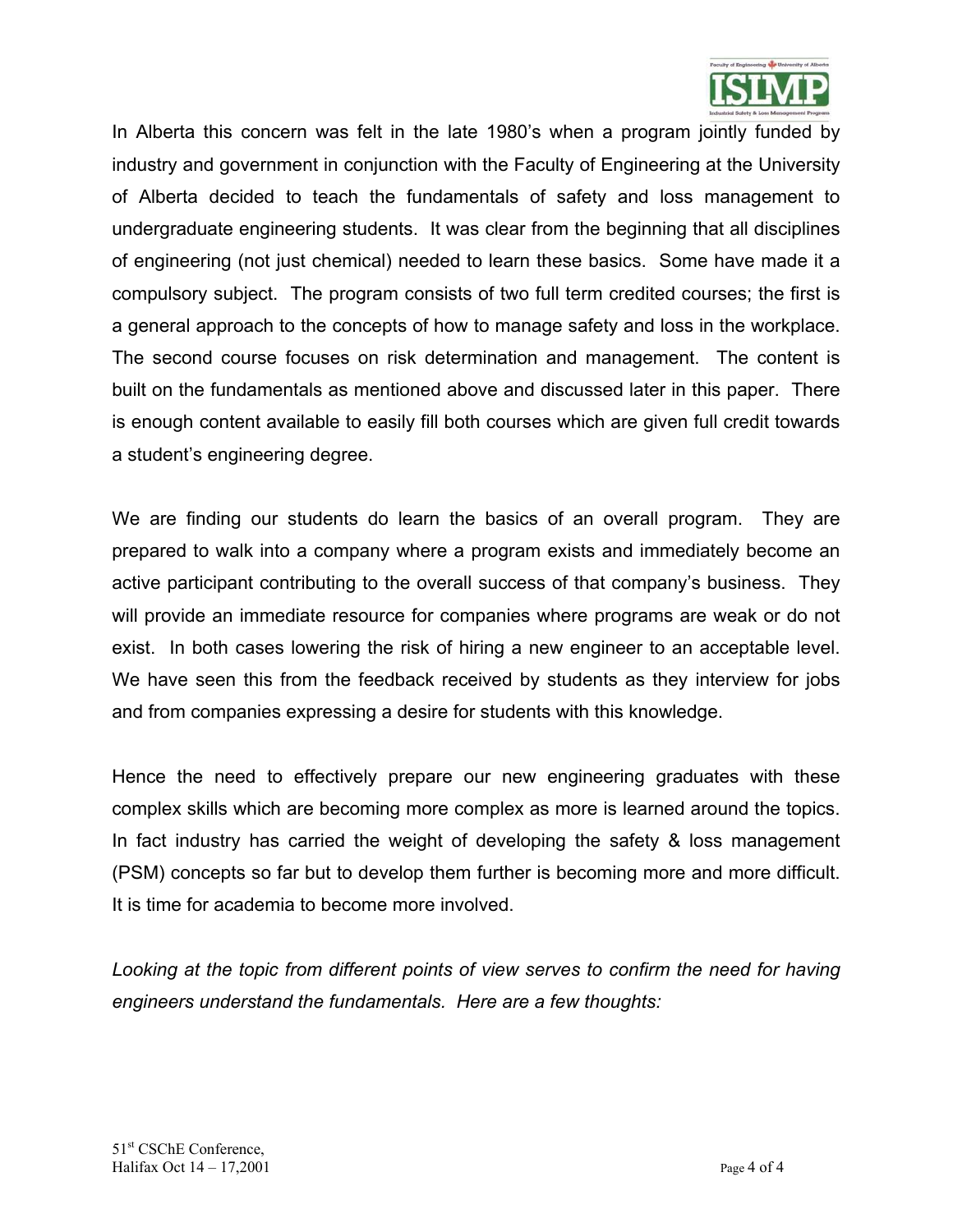

#### **The Company**

Why should a company be concerned? RISK. More than ever, the responsibility for incidents lands in the lap of management. Management is being held accountable and the new engineer is probably one person who can put management at greater risk.

The impact of an incident can have major repercussions. Those outcomes can mean injury to people, damage to the environment or affect assets and business. An incident could also lead to loss of business, loss of company prestige or even the failure of the business.

The larger companies are better off than the medium and smaller ones simply because they have the resources to do an effective job. Although this is not the case for all companies it is generally true. But the point is all have the potential to be impacted negatively. It is interesting to note that most engineers will find there way into the small and medium sized companies where resources to perform good safety and loss management are often not there. Here the new engineer is put on the spot even more.

#### **Profession**

Being a profession requires managing the activities of members in a way to ensure proper attention be given to doing the "right thing". The various "professions acts" where requiring the safety of the public and protection of the environment be incorporated in all we do, among other things, delegates a significant responsibility onto the shoulders of its members. Increasingly professional members are being challenged around their activities in this regard. They are being challenged through the courts too. Due Diligence is a prime topic of training these days.

#### **Public**

The public is deeply concerned with the industry. Government, as the arm of the public, has paid much more notice and will continue to do so. Our responsibility to the public needs to be paramount in our minds as we design, construct and operate processing facilities. As a matter of fact, we have not responded well to this concern in past years.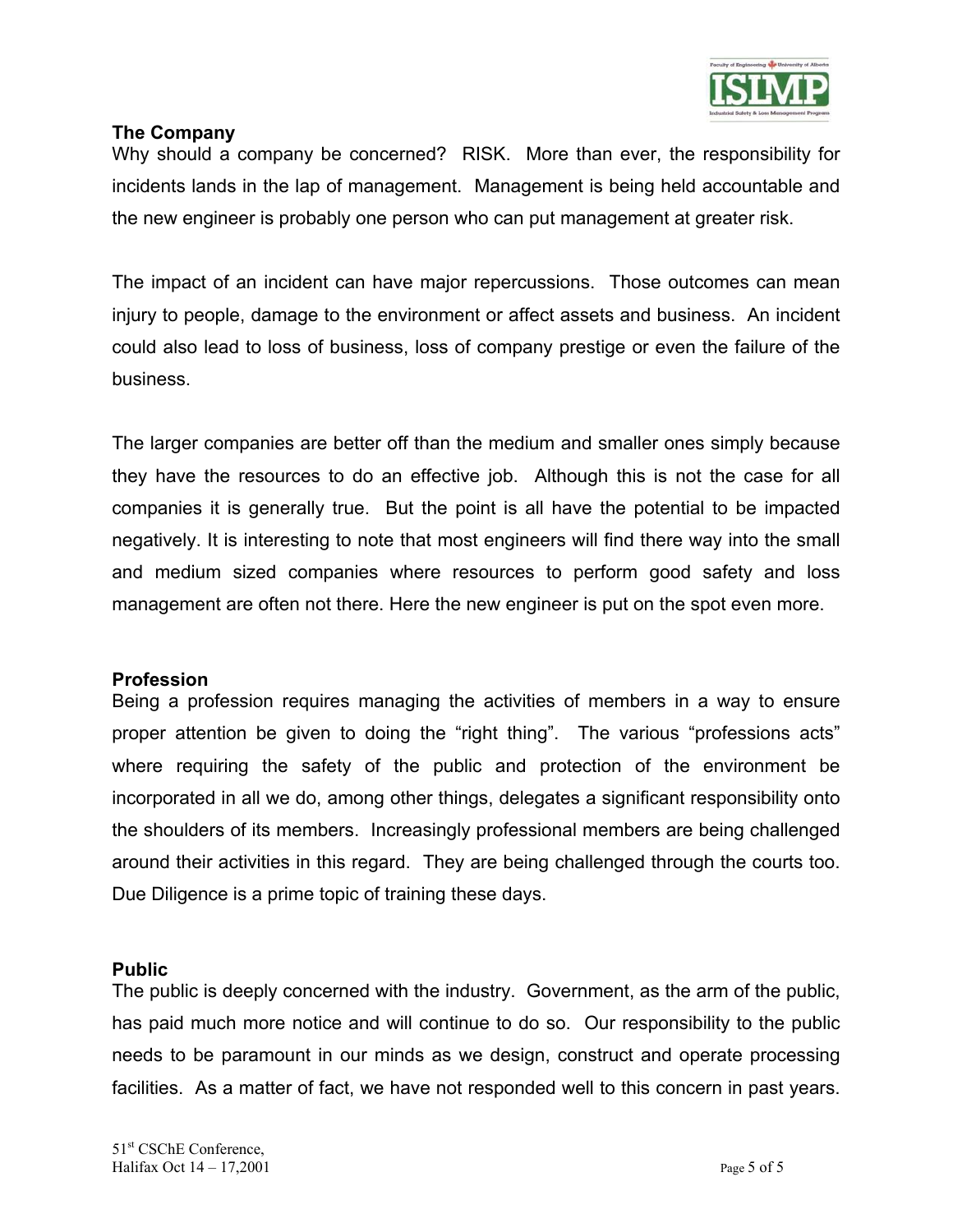

Evidenced by the regulations now in place to govern PSM in the workplace and to communicate hazardous scenarios to the affected public.

#### **Academia**

The development of safety and loss management and risk management has largely been done by industry either individually or through associations. But academia has not been much of an active partner. The tools used today have evolved to be more sophisticated. The new knowledge gained from experiences around the world is readily available but needs to be effectively incorporated into the existing structures used today. This expansion of knowledge is where academia needs to step in. There is an opportunity to expand this topic and move into the field of research.

#### **What is Integrated S & LM?**

An integrated Safety and Loss Management program is:

*"The integrated approach to the management of the continuous reduction of risk to people, the environment, company assets and ability to do business in an industrial setting. Those who benefit from this risk reduction are company employees, associated contractors and the public at large.* "

In the chemical processing industry the elements of an integrated program are presented in terms of PSM (Process Safety Management). When these PSM elements are looked at individually they do not have a particularly strong impact. And, in some cases do not become important on the list of activities a manager needs to be paying attention to. But, when they are associated together with the topic of PSM they take on new and more significant meaning. Providing a large enough topic to not be lost in the priorities of management.

Understanding the significance is best done in a program drawing all the elements together into one and to study the way each element contributes to a successful program. And, of course, how each element complements other elements. This is what we teach. Each student will have a clear understanding of these elements and will look for them when they embark on their careers. When they begin their careers they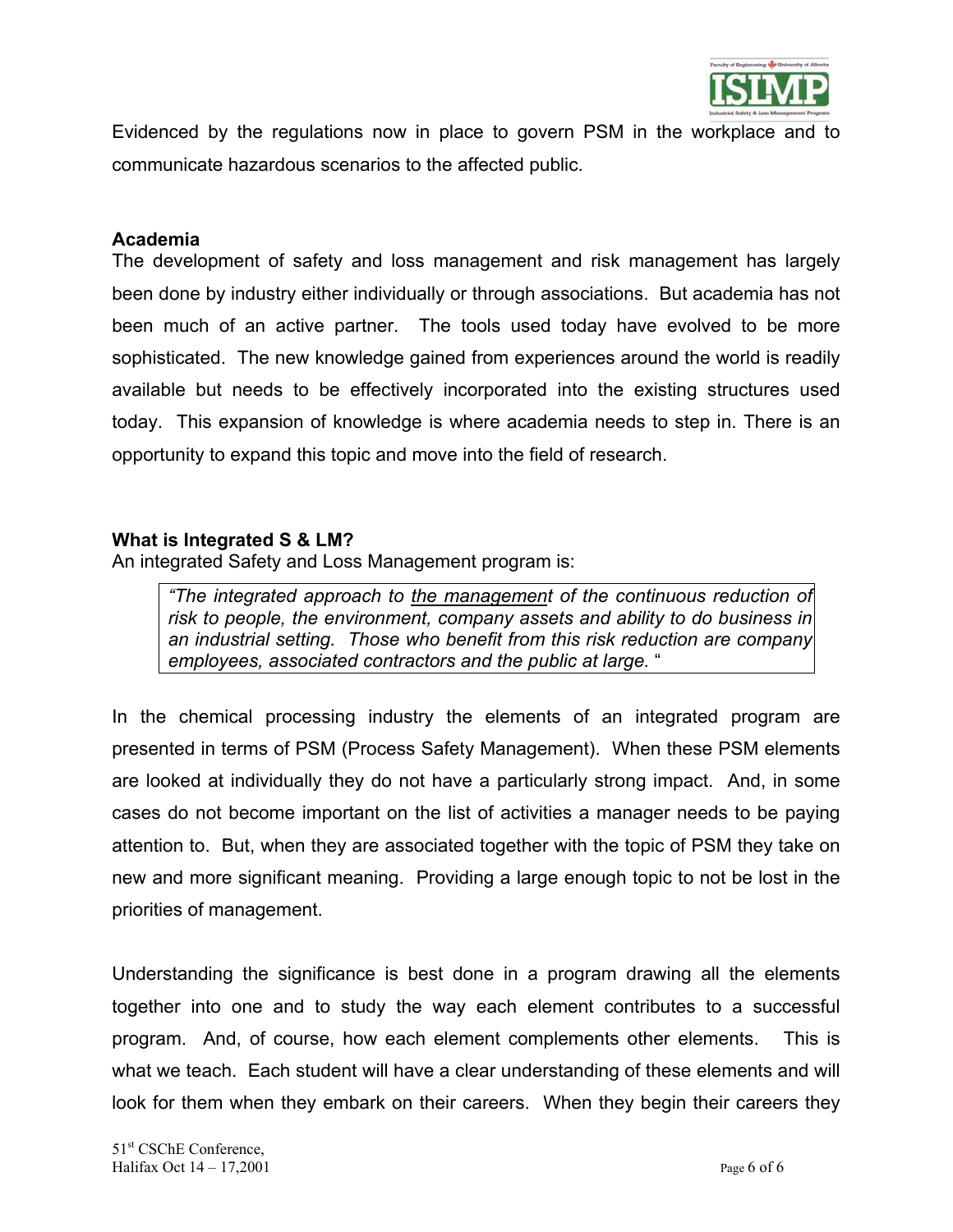

will have expectations that the company they work for will have such a program in place to manage these risks effectively and they will fit in. If not they will have a valuable resource for the company to use to improve on their program.

In the second term course we focus more heavily on the process of doing a risk assessment which is one of the elements of a safety and loss management program. This too provides the student in the chemical processing industry in particular, a cursory understanding of the tools available to do the assessment. They learn that there are many tools from the easy to do field audits to the most complicated QRA (Quantitative Risk Assessment). The selection of the most appropriate tool or tools to use to analyse a hazard for risk and the how to conduct a risk review are all highlighted in the course.

The method of teaching includes a balance of in class lectures, seminars, industrial field trips, use of outside guest lecturers from industry and government, looking at case studies, and applying the gained course knowledge to an actual incident in history in the form of a team project.

The elements as described in OSHA-PSM are:

- 1. Accountability; objectives and goals
- 2. Process knowledge and documentation
- 3. Capital project review and design procedures (for new or existing plants, expansions and acquisitions).
- 4. Process risk management
- 5. Management of change
- 6. Process and equipment integrity
- 7. Human factors
- 8. Training and performance
- 9. Incident investigation
- 10. Standards, codes and laws
- 11. Audits and corrective actions
- 12. Enhancement of process safety knowledge

These elements describe what is expected in an industrial operation. However, in order to teach the elements effectively we have chosen to focus more on the ILC-DNV elements as a clearer way to present the elements. These are shown below and are the ones taught in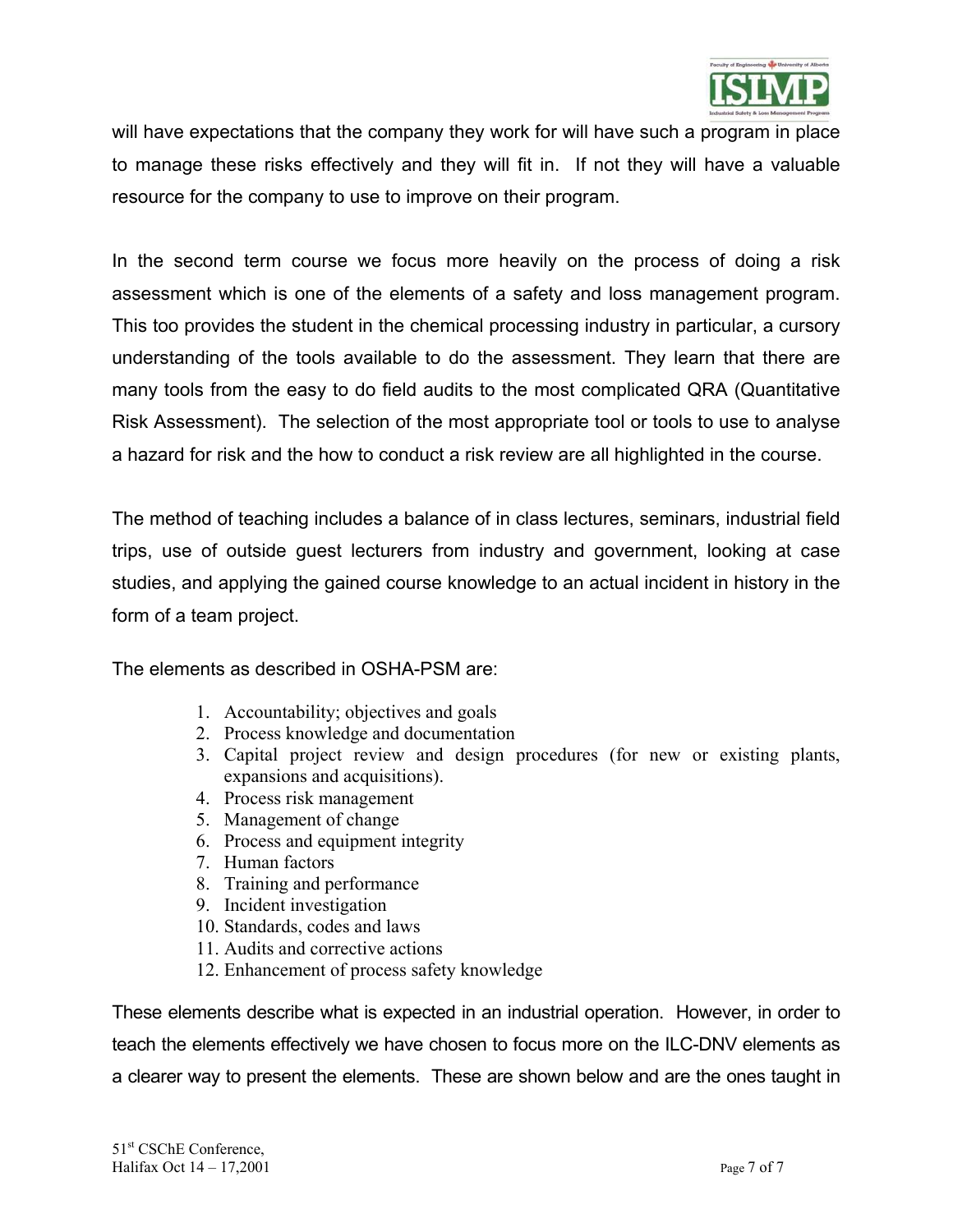

the Industrial Safety and Loss Management Program at the University of Alberta. These elements are:

- 1. Management leadership, commitment and accountability
- 2. Risk assessment, analysis and management
- 3. Design, construction and start up
- 4. Operations and maintenance
- 5. Employee competency and training
- 6. Contractor competency and integration
- 7. Management of change
- 8. Incident reporting, investigation, analysis and documentation
- 9. Operation and facility information and documentation
- 10. Community awareness and emergency preparedness
- 11. Program evaluation and continuous improvement

For example if one talks about training in the context of Safety and Loss Management it becomes apparent that good training including refresher training are key to a successful S&LM program. The impact of poor training can be easily visualized in terms of consequences. Similarly, doing project reviews or auditing existing facilities for hazards and potential risks have clear benefits from the effort put forward towards looking for potential problems.

Some topics included in the lectures:

- programs such as Responsible Care are included in he lectures.
- the workings of the Workers Compensation Boards,
- how the government regulates and monitors industrial activities,
- how labour views safety and loss management,
- how senior management views it,
- concepts around occupational health and industrial hygiene,
- the troublesome environmental risk arena where it is hard to determine what risks are most important,
- impact of human factors in the workplace
- risk communications,
- consequence modeling,
- working in a team atmosphere,
- producing an incident analysis with recommendations to a management team of real managers.

The courses use the following "Risk Management Process" flowchart (figure 1) to clearly describe the overall risk management process. Here the students will understand that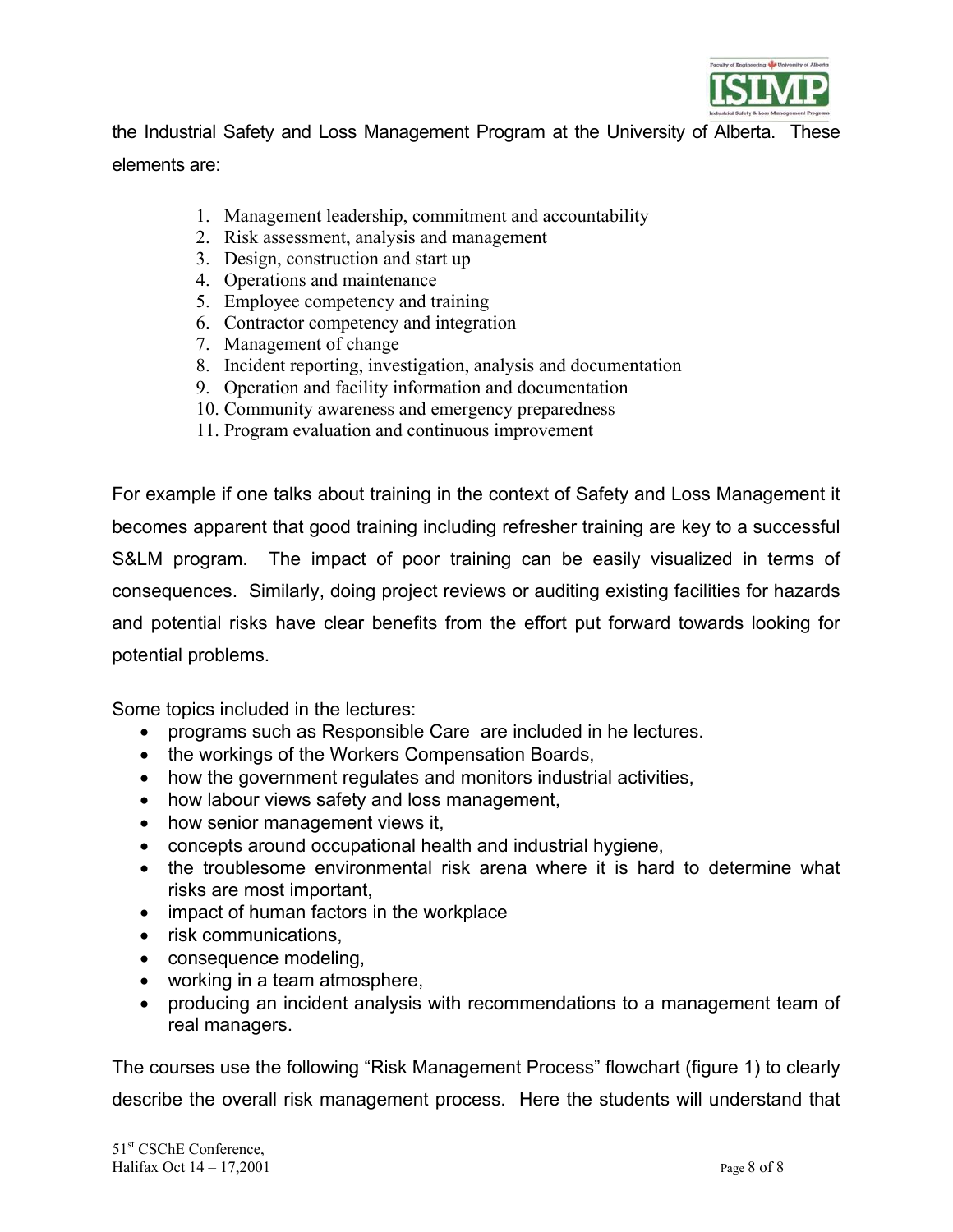

being proactive and actively looking for hazards is where it all starts. They will learn the need for management support in order to complete the risk analysis, as these reviews will consume resources without the typical ROI (return on investment) analysis. They learn that the prevention of an incident easily justifies the expenditure of time to analyse for risk.

They will learn the concept of "acceptable level of risk" as everything we do has some level of risk associated with it. What is acceptable is looked at using the risk matrix approach common in industry today (shown below in figure 2). The importance's of ensuring all employees understand what is acceptable and what is not. The fact that some things will be unacceptable no matter what is done to reduce the risk and that management needs to discontinue the activity in that case. And finally, the residual risk left over. This being the biggest box and the one where all the integrated S&LM elements are used to manage the risk.

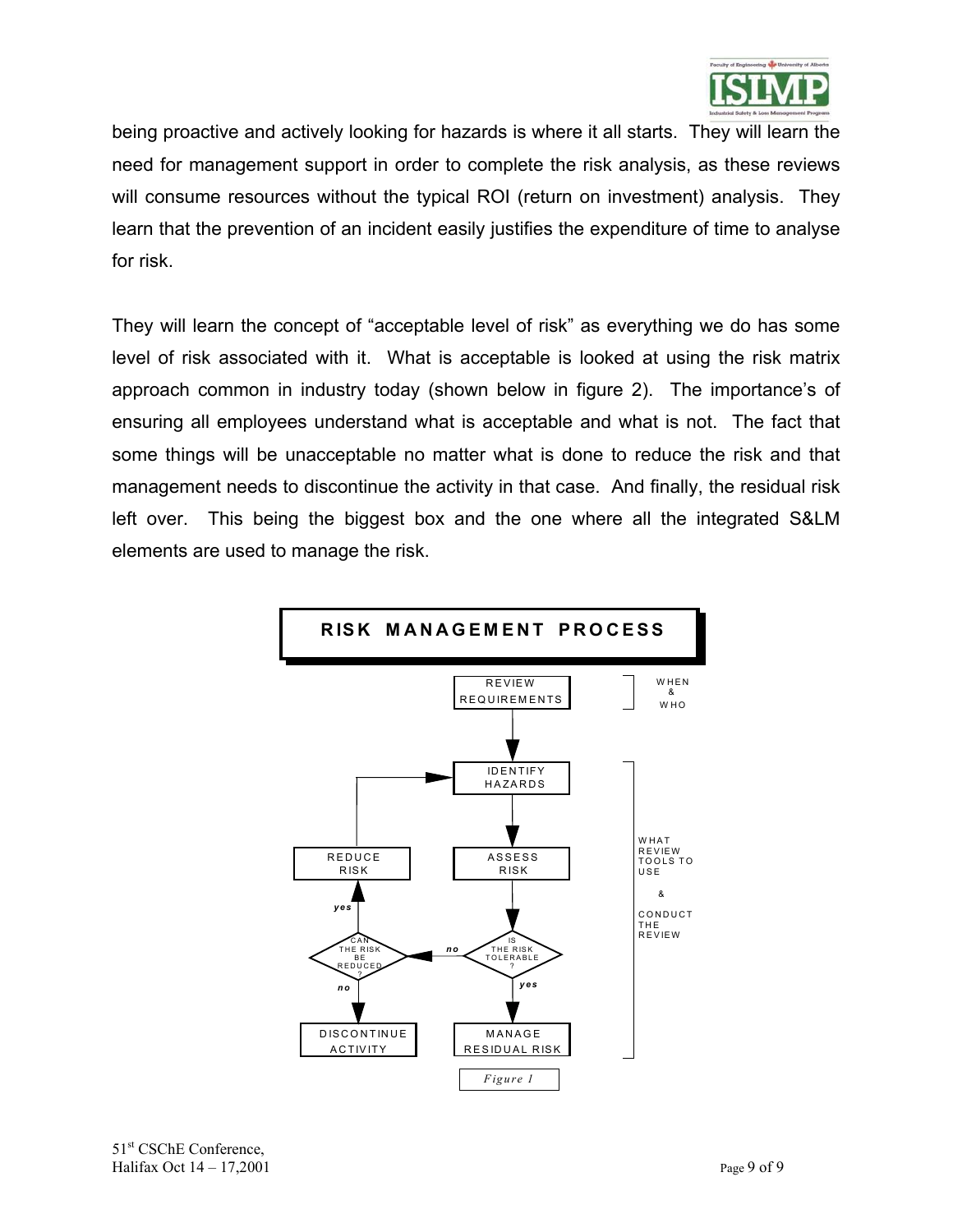

# Levels of Risk:

- Acceptable =  $L (Low)$
- Acceptable with additional controls  $= M$  (Medium)
- Unacceptable =  $H$  (High)

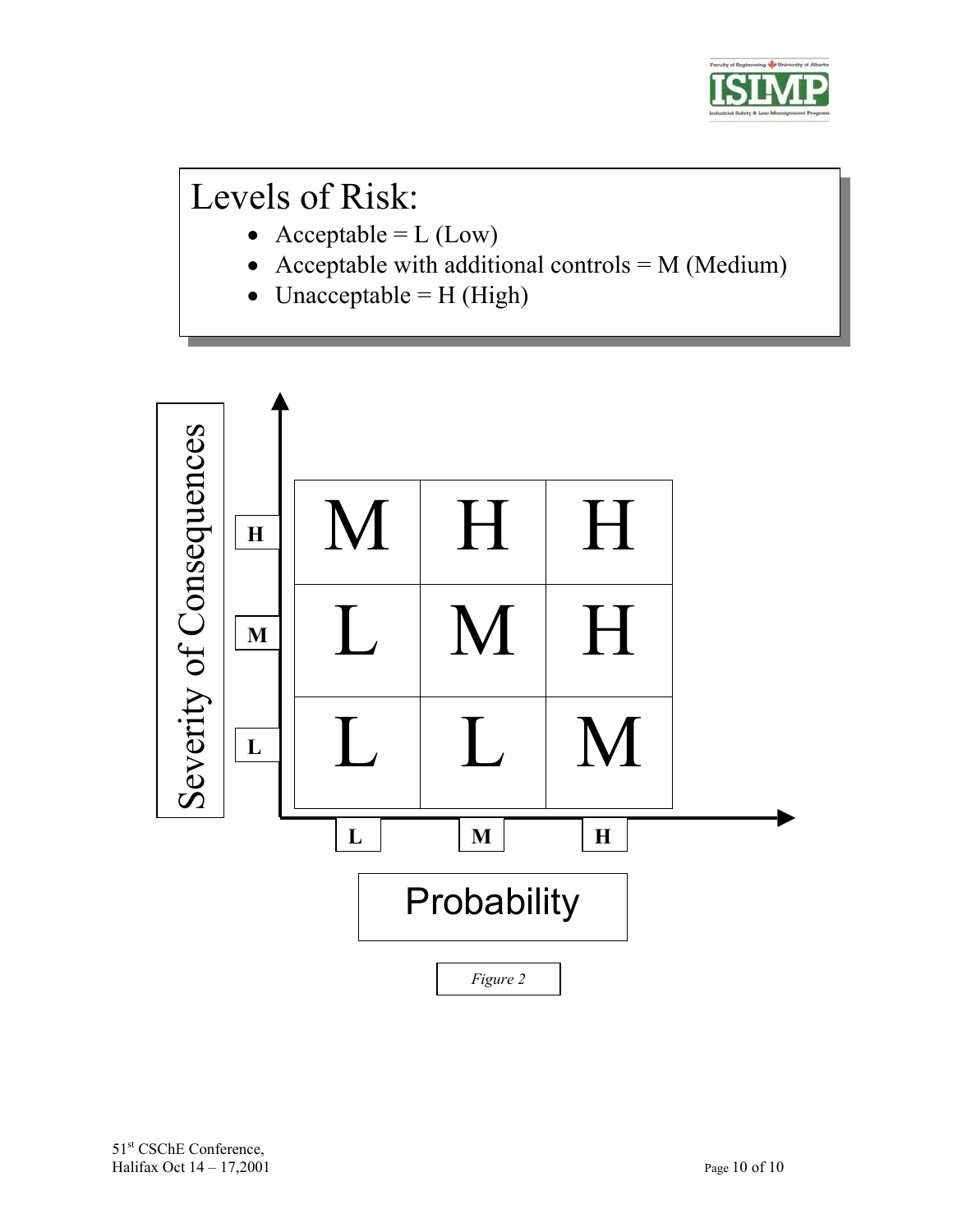

#### **Summary:**

The newly graduated engineer has an immediate effect on the level of risk a company is accepting. In today's complex world engineering companies must recognize their responsibilities to ensure the new employee is prepared properly to understand the risks, understand how the company manages the risk, and to be able to contribute towards reducing risk further.

The field of safety and loss management is a complicated one growing more technical and complex daily. The concepts are important and companies do not have the ability to teach them. University engineering programs therefore should be teaching this topic as a fundamental part of any engineering program.

By including this training in the engineering curriculum, the new engineer will contribute beginning at the entry level of their careers. This will be part of their way of getting work done. And, as their careers progress the company will benefit. All people they are in contact with will feel they're understanding of the topic around safety and loss management and risk management in their daily activities. The result will be an influence on the company's culture in a positive way.

However, remember most newly graduated engineers are still impressionable (as all graduates are). Whatever the company's practices are around safety and loss management will impact how they see that company. By hiring engineers with a sound basis in this field and by creating an atmosphere where they are challenged to use that knowledge will set the stage for a strong organization in the future. Be careful not to discourage their ideas.

It has been a pleasure to address this conference. Thank you for your consideration.